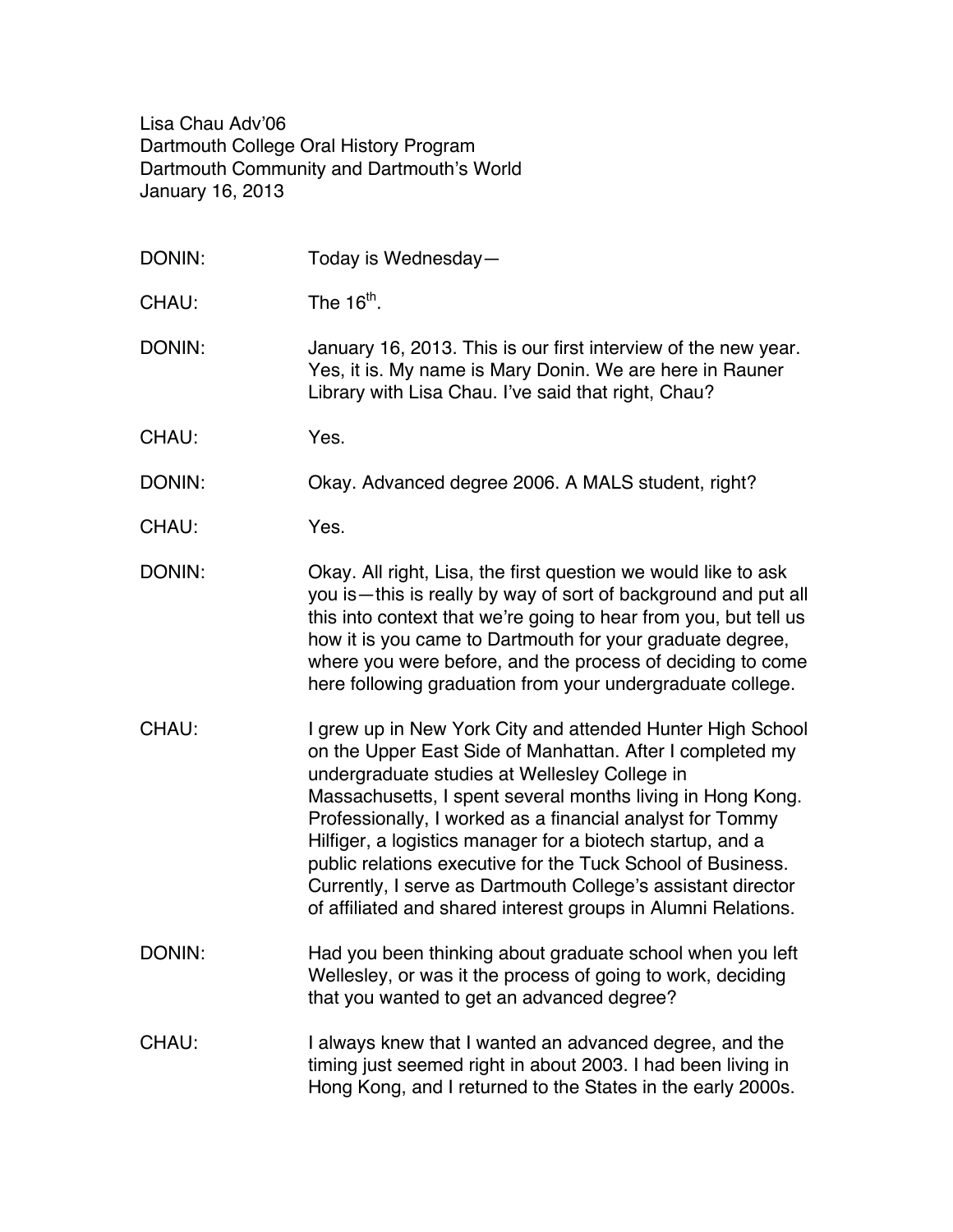- DONIN: Mm-hm. And what did you know about Dartmouth at the time? Had you been looking at various graduate programs and discovered this one through some connection?
- CHAU: Dartmouth mailed me a pamphlet by post, I was not really looking at other programs. It caught my interest, and I knew of it because it was one of the schools I had considered in high school but I didn't apply to. I looked further into it and thought it was a good opportunity.
- DONIN: Now, growing up in New York, what was your reaction when you came here and realized that you were sort of out in the boonies? Did you come visit before you actually enrolled?
- CHAU: No, I did not.
- DONIN: Ooh!
- CHAU: I did not know anyone when I arrived on campus, which was different from my undergraduate experience. My friend from the eleventh grade actually had gone to Wellesley the year before me, and so I knew I would have at least one friend at Wellesley when I arrived there. In comparison, I did not know anyone in Dartmouth. I had never been to Hanover. But, having spent four years at Wellesley, which is similar in that it's a highly competitive school located in a small, upscale town, I expected the culture shock to be minimal.
- DONIN: And I guess the difference between those two places, Dartmouth and Wellesley, is that Wellesley is, like, half an hour from Boston, right?
- CHAU: Yes.
- DONIN: You can't say that about Dartmouth.
- CHAU: No.
- DONIN: [Laughs.]
- CHAU: I was in Boston quite often. There were regular buses going from campus to MIT, partly because a lot of the Wellesley students would take classes at MIT, so we had regular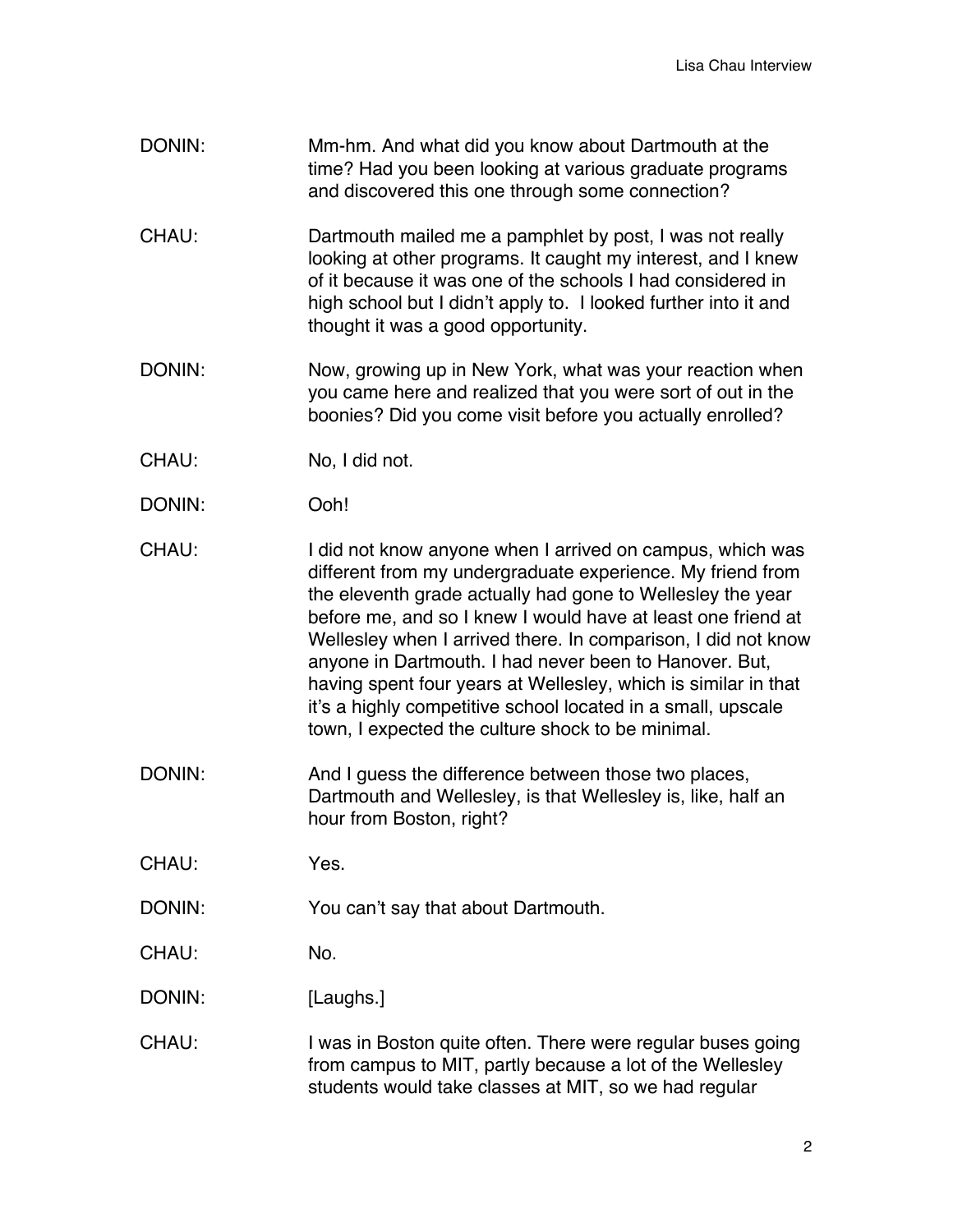shuttles back and forth. On the weekends, it went to MIT and then Harvard – Getting to Boston from either was simply an additional ride on the T.

- DONIN: So was that a difficult adjustment for you when you got here and realized you were two hours by bus from Boston?
- CHAU: As a student, it wasn't as difficult because I had friends on campus, and when I was here, I was in a relationship where my partner would come from Manhattan to visit me or I was going to visit my mentor in Michigan. During my second year of grad school, I was visiting my mentor once every two months. And I stayed with him for about a week or two at a time, so I wasn't on campus very much.
- DONIN: I see. Right, right. Well, that's possible when you're a grad student.
- CHAU: Yes.
- DONIN: Yes, yes, especially now with the technology that allows us to do everything far away.

So how did you find the community here when you arrived? After getting off the bus, you had to settle into Hanover. How did you go about finding a community? Was it through, say, your classmates in the MALS program?

- CHAU: No, it was definitely not through the MALS program. I arrived on campus, and coincidentally I was looking for an intercampus mailbox. I don't remember why. I think it was to drop off a thank-you note for someone. I was in Collis, and I asked a student about inter-campus mail, and it happened that the student went to the same tiny high school I did. [Laughs.]
- DONIN: Amazing.

CHAU: Yes. He was a brother in Alpha Theta, and as a graduate student, I was also looking for housing in Hanover, because I didn't want to have a car for the two years I would be here as a student. At the time, in order to meet more people, I was also going to Monday night dinners at Amarna, where I started speaking to another undergraduate who was a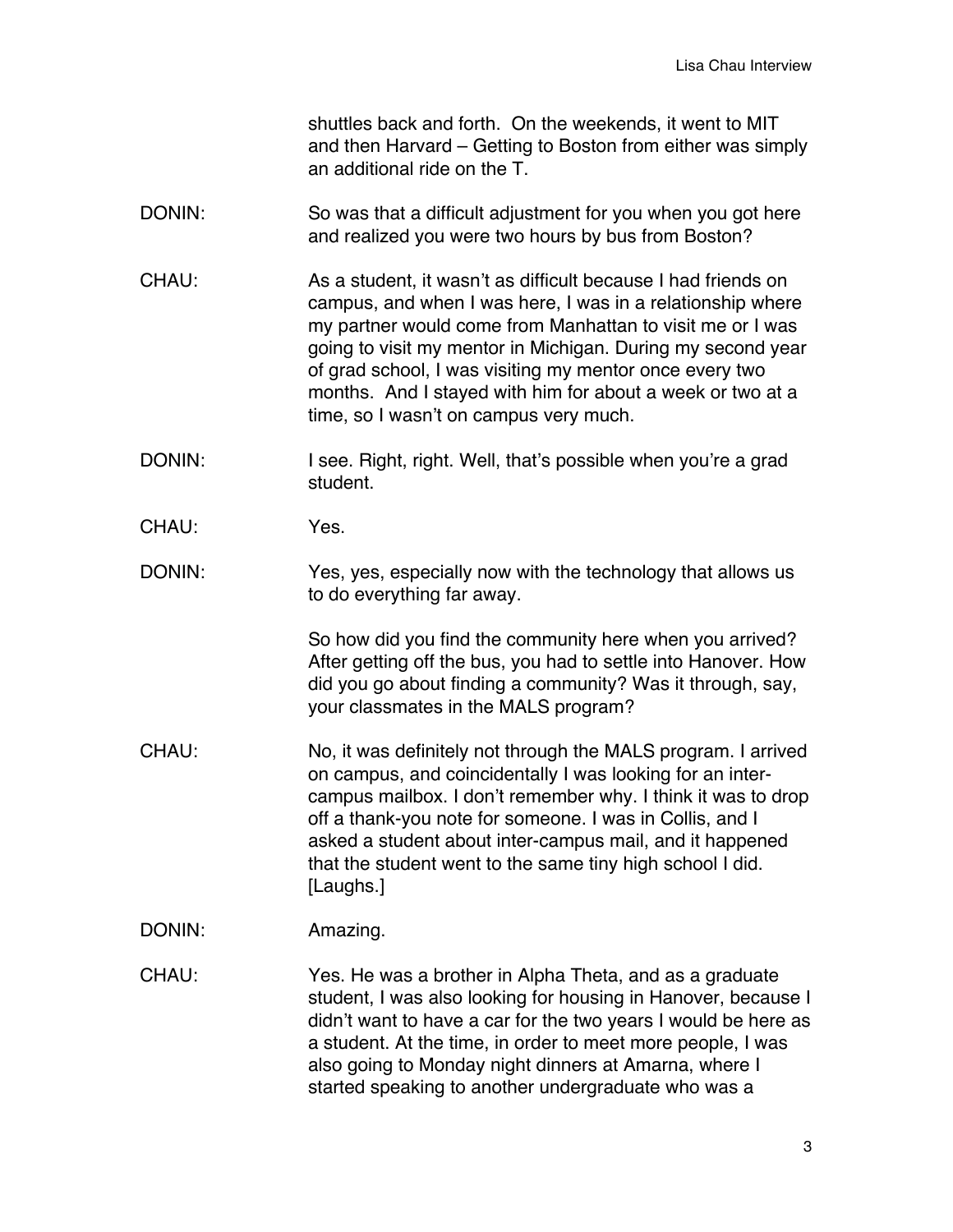| brother at Phi Tau, and she told me to look into housing        |
|-----------------------------------------------------------------|
| there because they often had rooms which non-brothers           |
| could live in. I visited Phi Tau, but they could not offer me a |
| room because I was a graduate student. However, I got to        |
| know a lot of the students there. I had fun, and I joined the   |
| next term, as a graduate student.                               |

- DONIN: Aha. Is that unusual? I don't know that much about Greek life.
- CHAU: It is very unusual. Phi Tau is one of the very few Greek houses which take non-undergraduate students as brothers. We have honorary status, so I believe the college doesn't recognize us, but otherwise, the house does recognize us as full brothers. And in fact, they take an interest in people who are not students, even, so you can be someone local, who is not affiliated with Dartmouth, and still join the house.
- DONIN: Aha. That's very open-minded of them.
- CHAU: Yes, it is.
- DONIN: And that's the only one of the fraternities or Greek houses that does that that you're aware of?
- CHAU: I believe Tabard also does that, and I think Alpha Theta sometimes does it. I'm not sure what their ongoing guidelines are for that.
- DONIN: So did that become your primary community here?
- CHAU: Yes, I would say so.
- DONIN: At Phi Tau?
- CHAU: At Phi Tau. I also worked at Kiewit, at the help desk, so I met some students that way as well.
- DONIN: And did you have a job while you were here?
- CHAU: Yes, I worked at the help desk at Kiewit. That was it.
- DONIN: Oh, that was your job.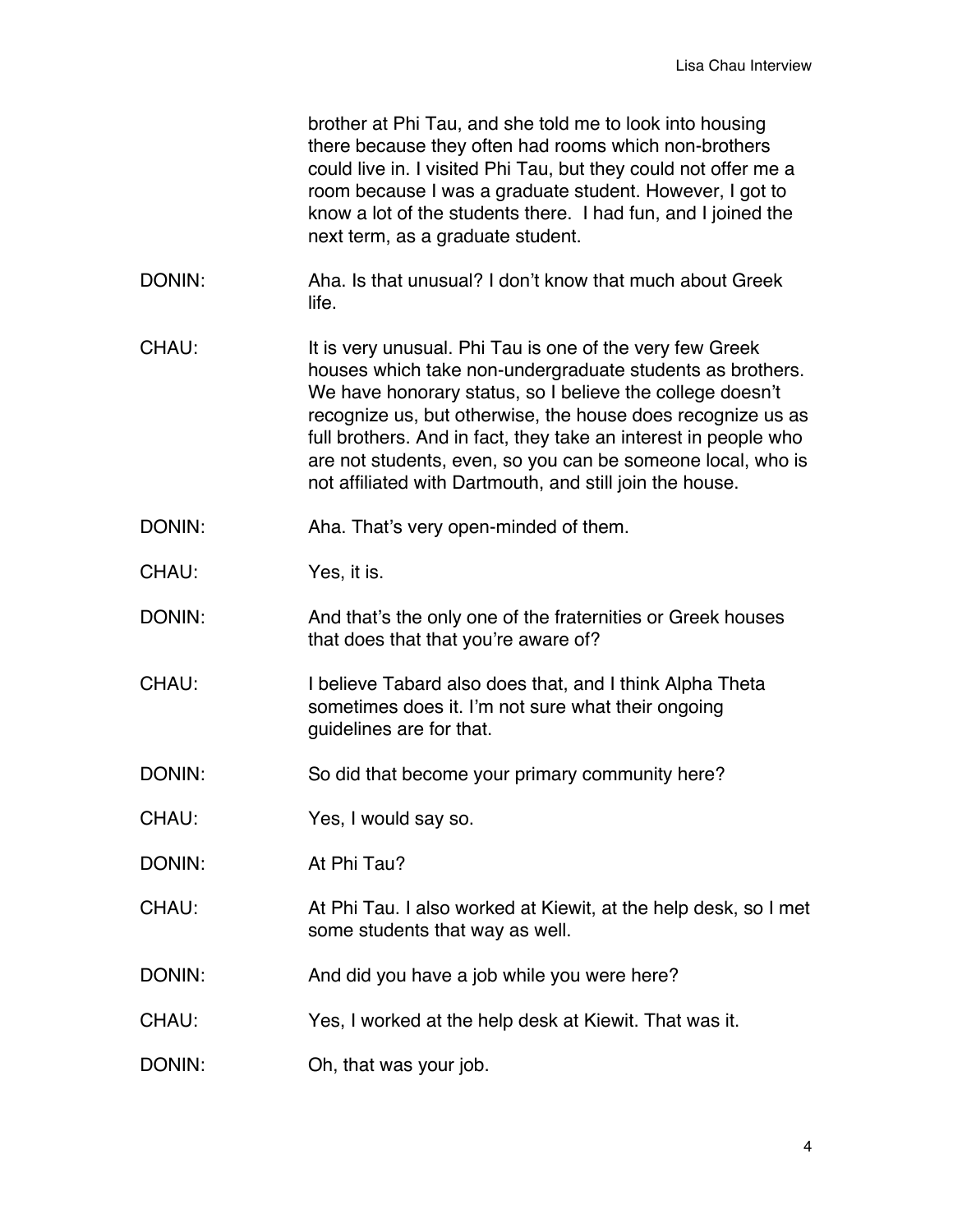| CHAU:  | Yes.                                                                                                                                                                                                                                                                                                                |
|--------|---------------------------------------------------------------------------------------------------------------------------------------------------------------------------------------------------------------------------------------------------------------------------------------------------------------------|
| DONIN: | At one point, you said you were writing for The D. Is that<br>right?                                                                                                                                                                                                                                                |
| CHAU:  | Yes.                                                                                                                                                                                                                                                                                                                |
| DONIN: | Or was that later on?                                                                                                                                                                                                                                                                                               |
| CHAU:  | I didn't really consider that a job, since I wasn't paid, but I<br>was a staff photographer and a reporter.                                                                                                                                                                                                         |
| DONIN: | And that was because you had an interest in journalism?                                                                                                                                                                                                                                                             |
| CHAU:  | Yes. I've always been interested in photography. My first<br>camera was a film camera made by Canon, the A-1, that my<br>uncle had given me, and that's when I started taking photos.<br>But actually, I grew up in the darkroom. My father was very,<br>very interested in photography as well, and growing up, we |

DONIN: So how would you describe the makeup of your community here? Did it change much? I mean, you joined Phi Tau. That was your primary source of feeling like you belonged here.

I definitely have an interest in photography.

had a darkroom in our house, so I spent a lot of time in there with my father. I never learned how to use the chemicals, but

- CHAU: Phi Tau was a very large part of my social network while I was in Hanover as a student, but I was also a Dartmouth Newspaper reporter and photographer, on staff at Kiewit with the help desk, I went to the Monday night dinners at Amarna on a regular basis… so I really tried to involve myself in the community. And I made some very good friendships during that time.
- DONIN: DONIN: Did you ever experience a feeling of sort of otherness here or not—like, you didn't belong?

CHAU: Yes.

DONIN: Did that happen as you were a student or when you were an employee later on, when you became real staff?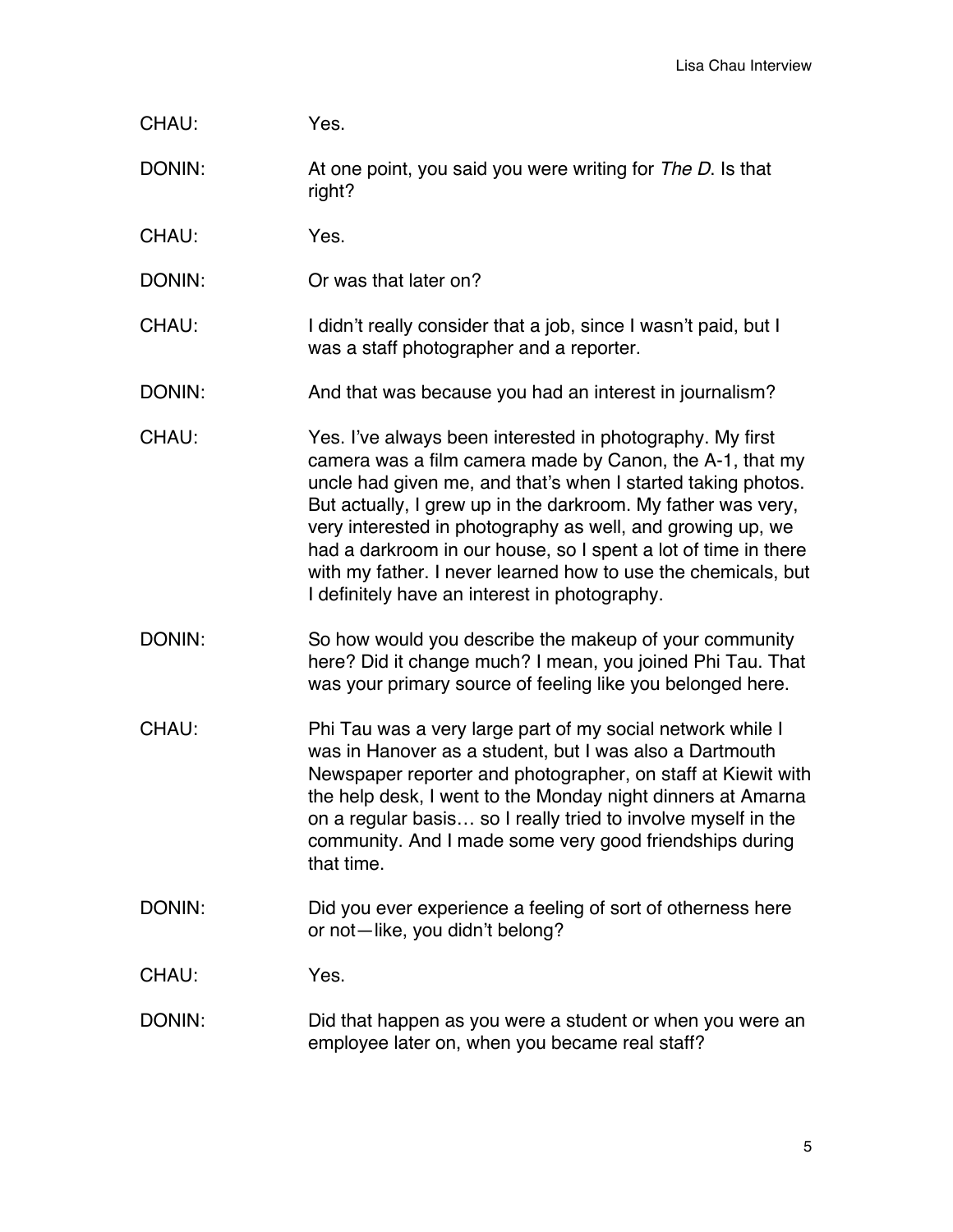| CHAU:  | I felt otherness both as a student and as an employee<br>because as a student, I was older than the students I was<br>spending time with. I was a graduate student where they<br>were undergrads.                                                                                                                                                                                                                                                                                                                                                       |
|--------|---------------------------------------------------------------------------------------------------------------------------------------------------------------------------------------------------------------------------------------------------------------------------------------------------------------------------------------------------------------------------------------------------------------------------------------------------------------------------------------------------------------------------------------------------------|
|        | And as an employee, I felt otherness because at the Tuck<br>School, the average age is in the mid-20s, so I was still older<br>than all of the Tuck students while I was working there. And<br>in terms of other employees, I fell into the niche of single,<br>childless, carless person in the Upper Valley, which is very<br>rare. And so, I found it very hard to find people who could<br>relate to my situation.                                                                                                                                  |
| DONIN: | It's hard to be up here without a car.                                                                                                                                                                                                                                                                                                                                                                                                                                                                                                                  |
| CHAU:  | Yes, it is. But I had not planned on staying here for more<br>than two years. [Chuckles.]                                                                                                                                                                                                                                                                                                                                                                                                                                                               |
| DONIN: | Right, right.                                                                                                                                                                                                                                                                                                                                                                                                                                                                                                                                           |
| CHAU:  | And I'm going on my fifth now.                                                                                                                                                                                                                                                                                                                                                                                                                                                                                                                          |
| DONIN: | Yes. Yes, I guess we should record the chronology here.<br>When I introduced you, I didn't refer to the fact that you're<br>now on staff, and you fill that in, but once you received your<br>MALS degree, you first went to Tuck.                                                                                                                                                                                                                                                                                                                      |
| CHAU:  | Yes.                                                                                                                                                                                                                                                                                                                                                                                                                                                                                                                                                    |
| DONIN: | Is that right? And then you went to Alumni Relations?                                                                                                                                                                                                                                                                                                                                                                                                                                                                                                   |
| CHAU:  | No. I moved up to Hanover in 2003 -- I didn't graduate until<br>2006. Then I returned to New York. I missed Hanover, I<br>missed the people here I found myself coming up to visit<br>every two months, and I decided to try living here for a while.<br>I moved back in 2008 to work for the medical school. In<br>2009, I transferred to Tuck and worked there for about three<br>and a half years, and most recently, in September of 2012, I<br>transferred into Alumni Relations, where I work with the<br>affiliated and shared interests groups. |
| DONIN: | So your time here is getting longer and longer, isn't it?                                                                                                                                                                                                                                                                                                                                                                                                                                                                                               |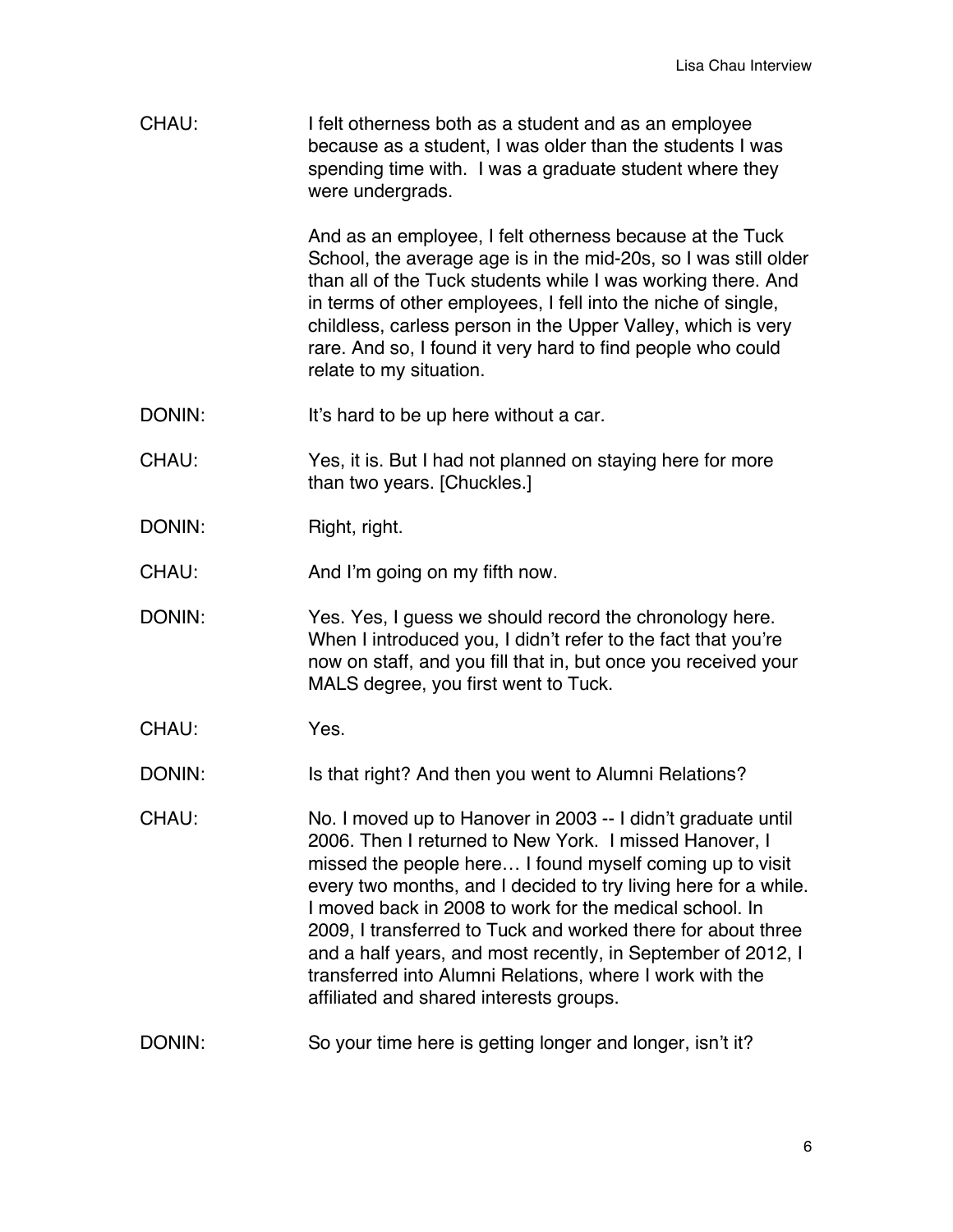- CHAU: Yes. I'm just missing Thayer. If I have Thayer, I will have completed all the stops.
- DONIN: [Laughs.] Worked in all the schools.
- CHAU: Yes.
- DONIN: It's amazing.

So just back to our list of questions here. Can you talk a little bit about your sense of belonging here and whether you had life experiences before coming to Dartmouth that sort of impacted how your sense of belonging developed here, or not?

- CHAU: Well, I grew up in Manhattan, and I have a very urban mindset. I like being mobile in the fact that I can get anywhere I need without a real dependence on anyone. In a city, I'm able to walk or take some sort of transportation and not have to worry about parking or maintaining a car, whereas here it's very, very difficult for me because I don't really walk past… my boundaries are basically Dick's House, the river, CVS and the gym. On occasion, I would walk to the co-op or the golf course, but that's really not that much further. I really have to rely on friends when I need to go beyond these four points because Advance Transit buses don't run very much after the work hours that I hold. Even if I can the bus to West Leb, I can't get back. And I was very shocked to find that the buses do not run at all on the weekends.
- DONIN: Right. It's tough.
- CHAU: Yes.
- DONIN: Very tough. They're geared purely to the working hours of the week.
- CHAU: Yes.
- DONIN: And that doesn't even count people who work on the weekends.
- CHAU: Yes.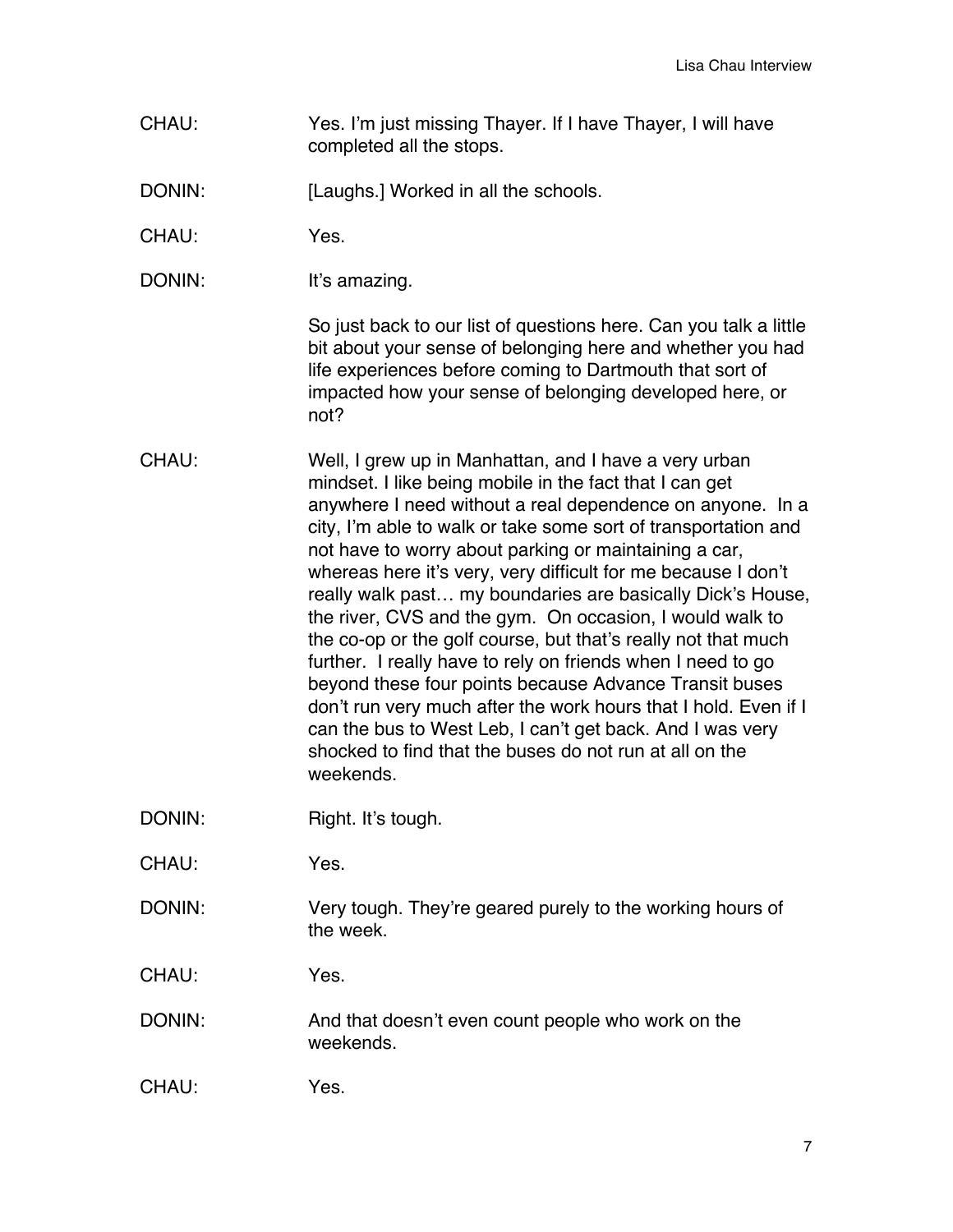| DONIN: | Yes. Yes.                                                                                                                                                                                                                                                                                                                                                          |
|--------|--------------------------------------------------------------------------------------------------------------------------------------------------------------------------------------------------------------------------------------------------------------------------------------------------------------------------------------------------------------------|
|        | So do you think that lack of transportation has impacted your<br>sense of belonging here, because you've missed out on<br>opportunities?                                                                                                                                                                                                                           |
| CHAU:  | I'm not sure if I would say that. I think most of what I would<br>be doing in the Upper Valley would happen in Hanover<br>anyway, so, because I live in Hanover, I don't miss out on<br>things that happen in here. But I miss city living.                                                                                                                        |
| DONIN: | Right, right. Yes.                                                                                                                                                                                                                                                                                                                                                 |
|        | So what's your ideal of a community? Can you describe what<br>it is you look to, feel that you have a sense of community?<br>How would that look to you?                                                                                                                                                                                                           |
| CHAU:  | I have told people that I would be thrilled if Hanover were<br>half an hour or an hour away from a major city. I really do<br>love the community at Dartmouth, but I am a city person, and<br>if I could spend 80 percent of my time in Hanover and 20<br>percent in a city, I would be thrilled, because I would have<br>both of those worlds.                    |
| DONIN: | What is it about the Dartmouth world that pleases you so<br>much in terms of community?                                                                                                                                                                                                                                                                            |
| CHAU:  | I think the students are great. They are very intellectually<br>curious. They work hard. But they also play hard. I find that<br>they have good intentions, and you can talk to them about<br>any number of subjects, and they will be knowledgeable.                                                                                                              |
| DONIN: | And has your community changed since you transitioned<br>from a grad student to an employee?                                                                                                                                                                                                                                                                       |
| CHAU:  | My community has changed since moving from grad student<br>status to employee in that I do spend far less time with the<br>undergraduates, simply because I do not participate as much<br>in the activities geared toward students -- undergraduates or<br>graduates. And I am in contact with more alumni, partly due<br>to age and partly due to my current job. |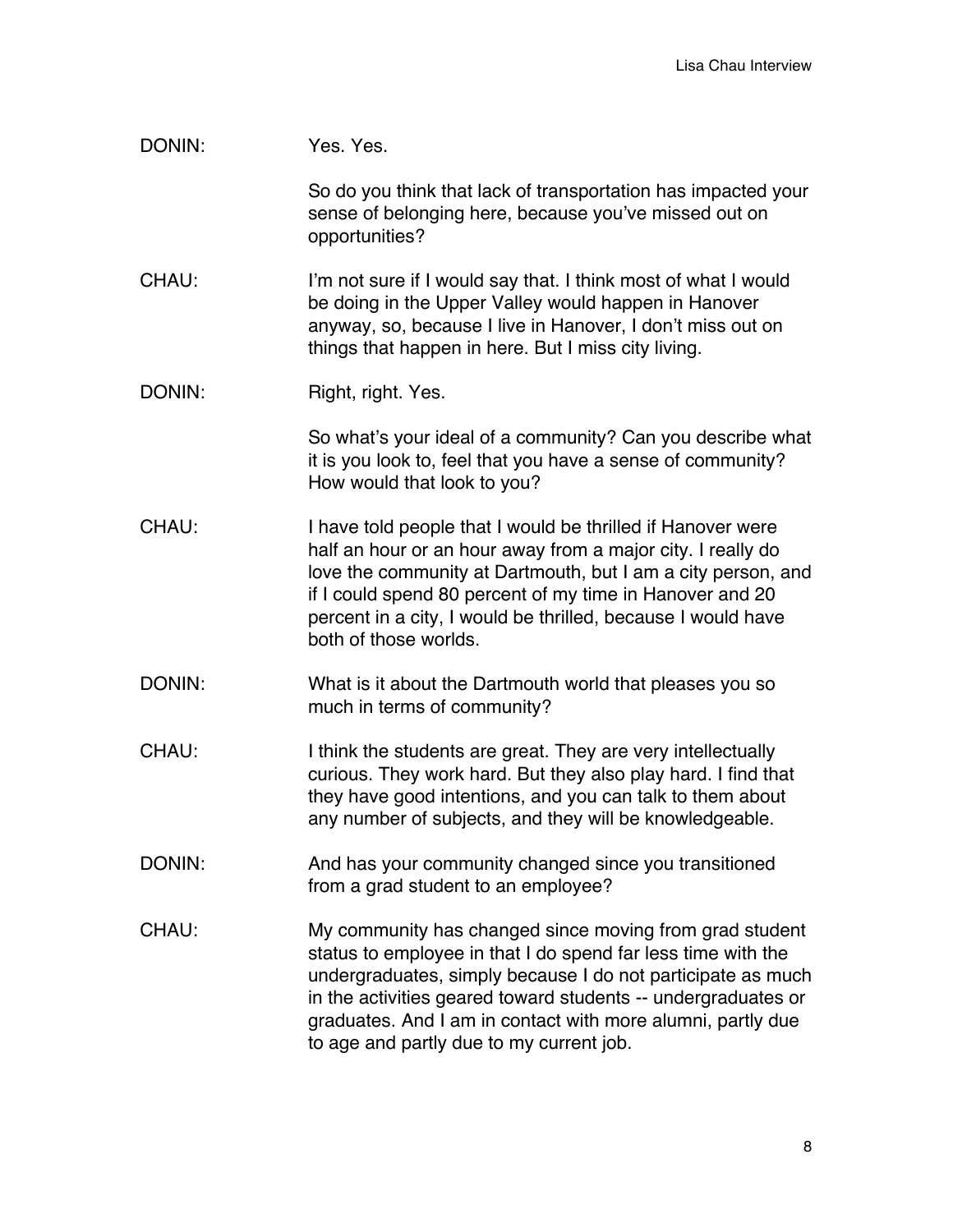- DONIN: But are you in touch with the grad students that you attended classes with? Do you still see them as part of your community?
- CHAU: I have never really seen the grad students as part of my community. Even as a grad student, I spent most of my time with the undergraduates.
- DONIN: At Phi Tau.
- CHAU: Yes. And now that I'm not a student, it's even less a part of my community, with the exception of Tuck. The Tuck students are very, very good at connecting with each other and keeping those connections, but I have no ties to graduate students in the arts and sciences.
- DONIN: Yes, Tuck students learn the art of networking, don't they? Isn't that part of what they learn there?
- CHAU: Yes.
- DONIN: In the business school?
- CHAU: Yes. Here's a fun story: I was walking down the hallway at Tuck with my boss, and someone came up to us and invited my boss to a class, because the class had a guest speaker – Alejandro Crawford. I sat in on the class, and the speaker was talking vaguely about a client that he had worked with, and I recognized the client as a friend of mine in New York. At lunchtime, I was sitting across from the speaker -- we were talking, and it turns out he also went to my high school! [Both chuckle.] I have continued to keep in touch with Alejandro because I have needed to get quotes for him for publications and for media, for Tuck. Now that I no longer work at Tuck, we have still kept in touch. When I'm in New York, I visit him, and we work on business projects together. This Friday, we should have a co-written piece appearing in *U.S. News* about innovation.

DONIN: That's great.

CHAU: Yes.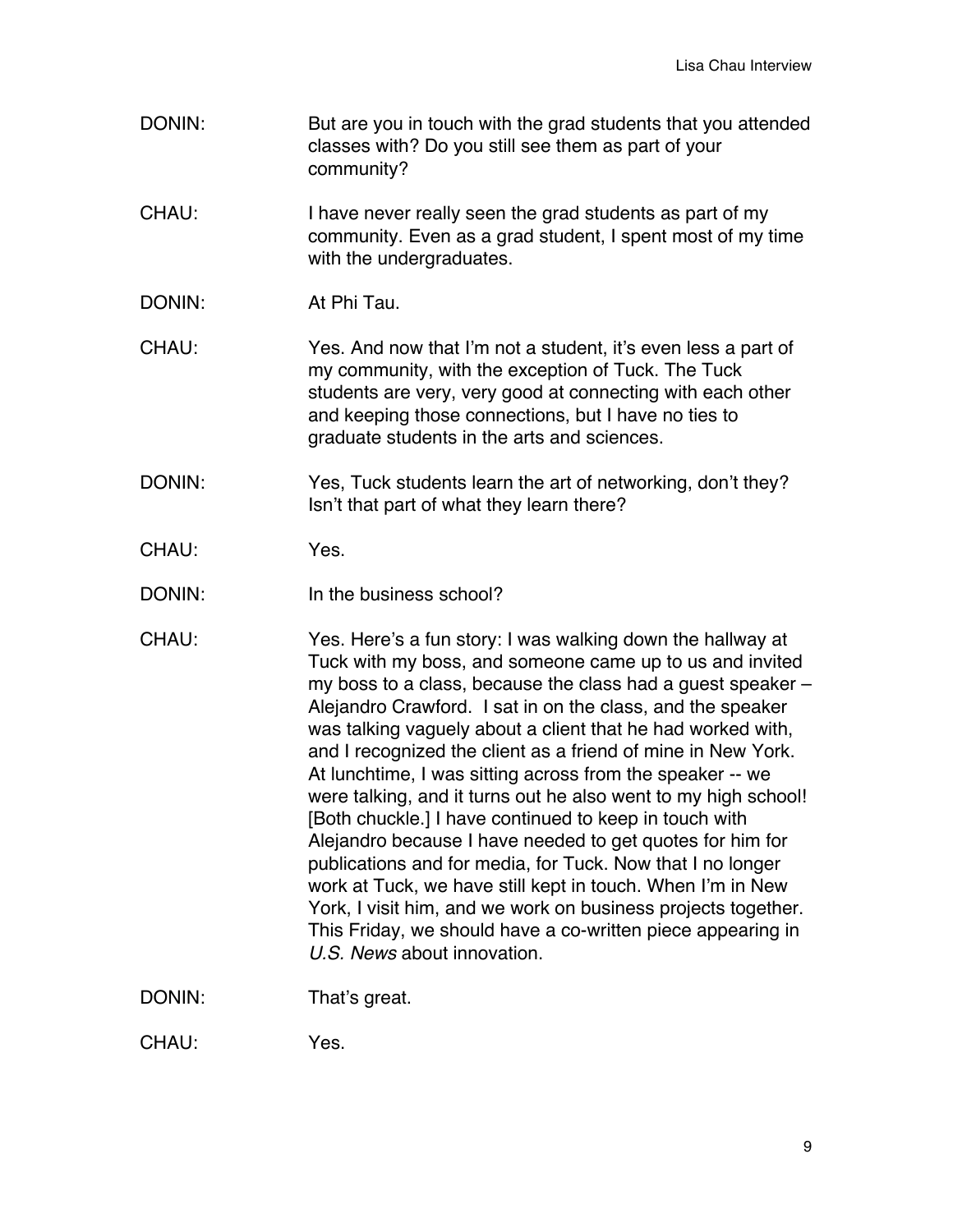| DONIN: | That's great. Well, that's what the business side of<br>networking is about, right? Yes, that's terrific.                                                                                                                                                                                                                                                                                                                                                                                                                              |
|--------|----------------------------------------------------------------------------------------------------------------------------------------------------------------------------------------------------------------------------------------------------------------------------------------------------------------------------------------------------------------------------------------------------------------------------------------------------------------------------------------------------------------------------------------|
|        | So you've made an effort to define the Dartmouth community<br>for you now. It's made up of - of what, your community now<br>at Dartmouth?                                                                                                                                                                                                                                                                                                                                                                                              |
| CHAU:  | My community right now at Dartmouth is still made up of<br>brothers at Phi Tau, alumni of Phi Tau, as well as people at<br>Tuck. I also see a lot of other employees of the college. It's<br>very hard to not run into them when you're in Hanover. You<br>can't go to the restaurants or the supermarket without<br>running into someone.                                                                                                                                                                                             |
| DONIN: | Mm-hm. It's a fairly close-knit community.                                                                                                                                                                                                                                                                                                                                                                                                                                                                                             |
| CHAU:  | It's a very close-knit community. And then within that<br>community, there are also sub-groups. The Tuck community<br>is very tight knit, and sometimes it seems like they're a<br>completely different school.                                                                                                                                                                                                                                                                                                                        |
| DONIN: | From the rest of Dartmouth.                                                                                                                                                                                                                                                                                                                                                                                                                                                                                                            |
| CHAU:  | Yes. But they're trying to involve the undergraduates more<br>by offering classes to undergraduates or having Tuck<br>professors teach undergraduates on the main campus.                                                                                                                                                                                                                                                                                                                                                              |
| DONIN: | So there's an effort to integrate the $-$ is that true also of the<br>medical school and Thayer?                                                                                                                                                                                                                                                                                                                                                                                                                                       |
| CHAU:  | I know Thayer students because of the B.E. program, which<br>is a five-year program for undergraduate students. I'm not<br>sure that if I were not a part of Phi Tau-because we<br>generally attract more technical-minded students-we had a<br>large contingency of computer science students at one point.<br>At the moment, we have several.  Actually, I think there<br>have always been Thayer students in our house. So I know<br>them because of Phi Tau. I'm not sure how much I would<br>have interacted with them otherwise. |
| DONIN: | Is it true that most of the Greek houses have sort of a profile<br>or-I don't know if that's the right word, but-                                                                                                                                                                                                                                                                                                                                                                                                                      |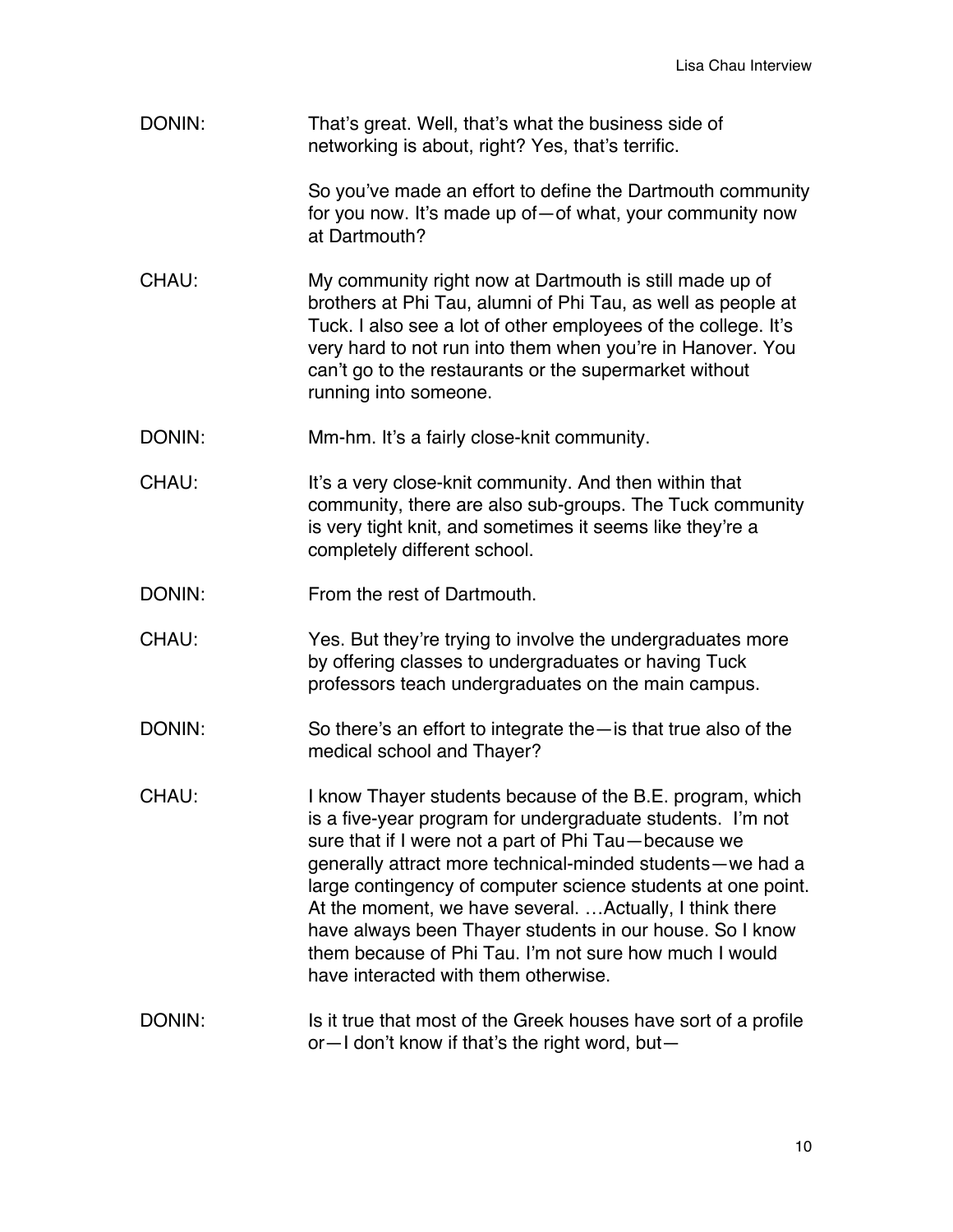CHAU: Yes, I would say so. Phi Tau is known more as geeky, in the best sense of the word, whereas some houses have more football players or hockey players; others may have other affiliations.

DONIN: So they each have sort of a personality-

- CHAU: Yes.
- DONIN: — of some sort.

CHAU: Yes.

- DONIN: So it sounds like Phi Tau continues to be one of your centers of belonging here.
- CHAU: Yes. It's not for lack of trying. [Laughs.] I've tried very hard to meet people who are older than 21, but a lot of the population here, have families, and they go home to their families after work, so it's very hard to socialize with them. And without a car, I can't go to meet-ups that happen in Norwich or in Lebanon. Thankfully, I do have one friend, Vicky. She was working in the medical school, I believe, when I met her several years ago. Dartmouth has a program called After Hours, for employees to network. She has been very helpful in having me join her when there are events off campus. But otherwise, I am really relegated to campus.

When I came back to work for Dartmouth, I made it a point to join the Dartmouth Club of the Upper Valley--I'm on the board of directors now. I'm also in the Dartmouth Film Society, which is open to the entire community, whether they are Dartmouth affiliated or not. So I appreciate that a great deal. And I've also served as the vice president for the Wellesley Club of New Hampshire.

- DONIN: Oh, yes, of course.
- CHAU: So I reached out to Wellesley alumnae in the area as well.
- DONIN: Are there a fair number around here?
- CHAU: There are a fair number, and most of them, if not all of them, are retirees.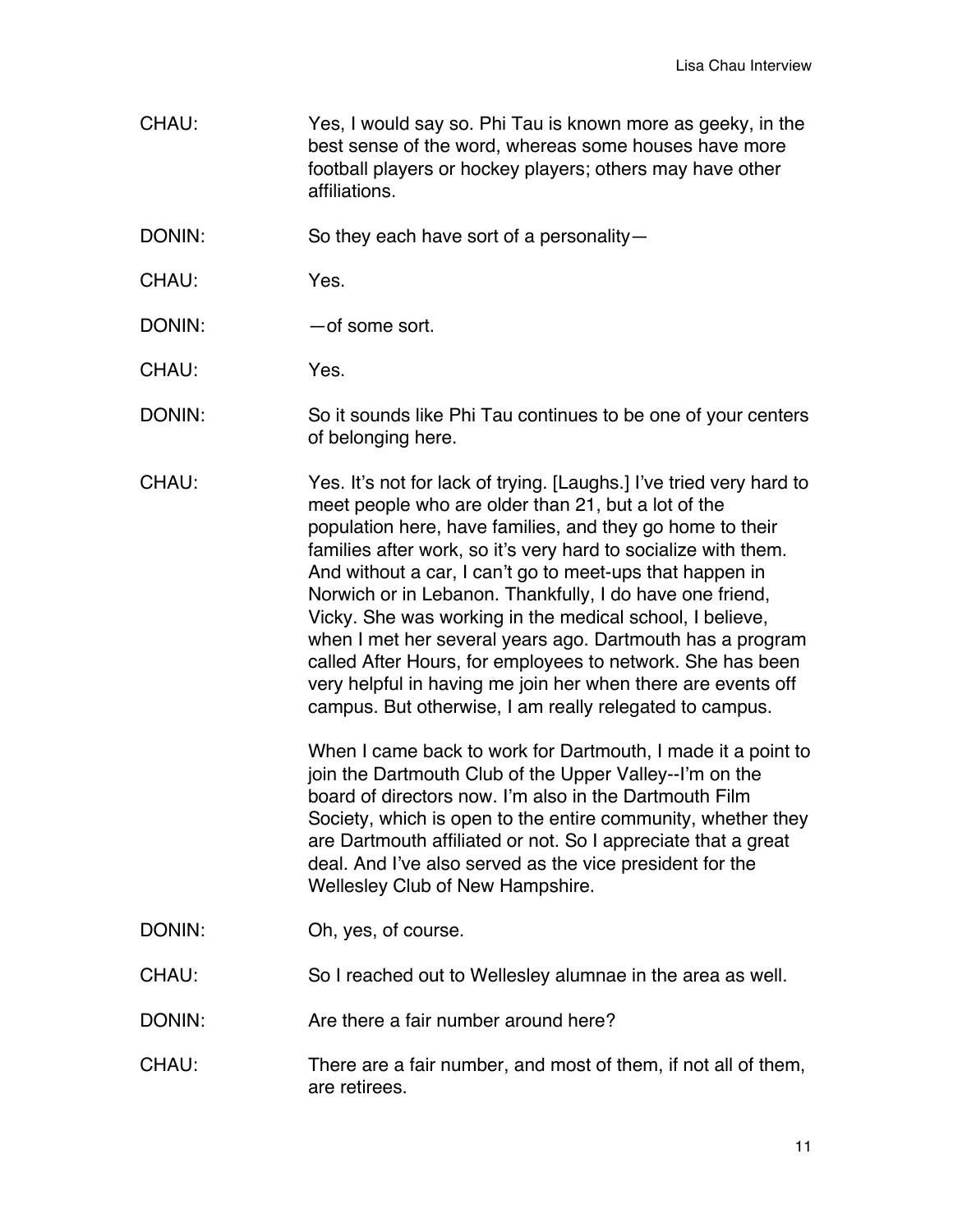DONIN: Oh, interesting.

CHAU: Yes. So, again, I'm not sure how much they relate to my life. [Chuckles.]

DONIN: Right, right. Yes. But you have Wellesley in common.

CHAU: Yes.

DONIN: Right.

Have you seen a change in what the Dartmouth community looks like to you since you came here—when did you say, 2003?

CHAU: Yes, 2003.

DONIN: So off and on since 2003, you've been somehow engaged with Dartmouth, either as a student or as an employee. Do you think the community has changed much?

- CHAU: I don't really see that great of a change in the community. When I came to Dartmouth in 2003, it really seemed to me that there were three groups. There were the students of Dartmouth, there were the retirees, and then there were employees with their families. There wasn't really a space for someone like me: childless, from the city, carless, single.
- DONIN: And when you say the retirees, you mean these are alums who've come back here and retired?

CHAU: A lot of them are alums. A lot of them are alumni from peer institutions. I went to a reception in Baker-Berry recently, and I started talking to the people there. One gentleman was from Middlebury, and another one was from MIT. So I believe that alumni are attracted to our campus because it is safe, it is nice, there is a lot of activity happening culturally, intellectually, socially... It's a wonderful place.

- DONIN: For that age bracket.
- CHAU: Yes, for that age bracket. [Chuckles.]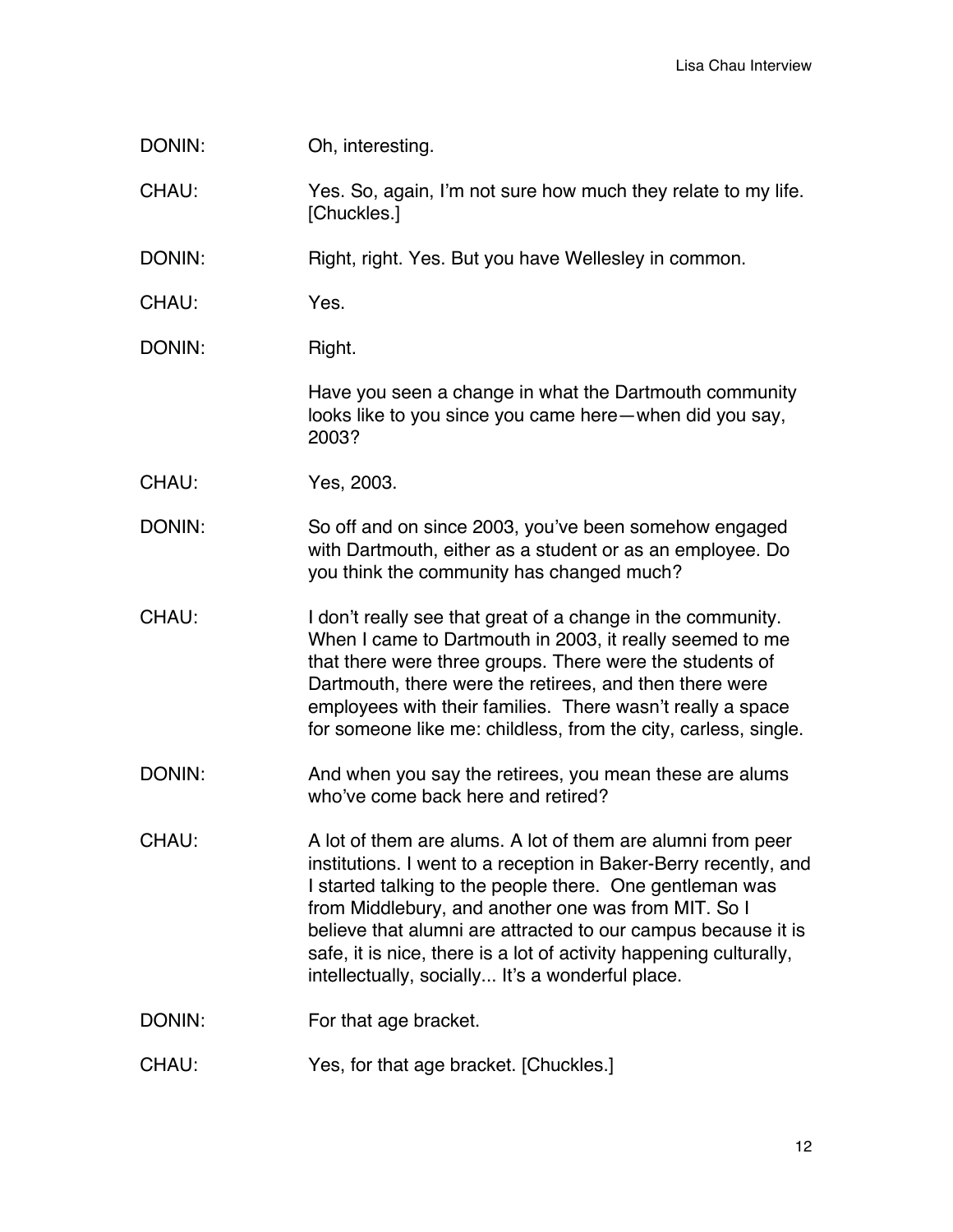| DONIN: | Right, right. Okay.                                                                                                                                                                                                                                                                                                                                                                                                                                                                                                                                                                                                                                                                                             |
|--------|-----------------------------------------------------------------------------------------------------------------------------------------------------------------------------------------------------------------------------------------------------------------------------------------------------------------------------------------------------------------------------------------------------------------------------------------------------------------------------------------------------------------------------------------------------------------------------------------------------------------------------------------------------------------------------------------------------------------|
|        | Let's see here. I'm just looking at these notes you wrote to<br>the letters. You say you find the arts and sciences<br>community is not as cohesive as some of the others, as in<br>medical school, business school and engineering. But arts<br>and sciences is not as cohesive a community?                                                                                                                                                                                                                                                                                                                                                                                                                   |
| CHAU:  | Yes. A lot of people don't realize that Dartmouth has<br>graduate programs. The more cohesive programs are the<br>professional programs: medicine, business, engineering. In<br>terms of arts and sciences, I feel that those programs, even<br>though slightly less cohesive maybe, they're still more<br>cohesive than the MALS program -- a lot of the MALS<br>students commute, because the MALS program started as a<br>program for teachers to do during the summer months, when<br>they had time off from teaching. It has evolved into a full-time<br>program, but it's still, compared to other arts and sciences<br>programs, not as focused on students living here and doing<br>full time programs. |
| DONIN: | My impression is it's almost like a commuter school in some<br>ways, that students are leaving campus when they finish<br>their classes.                                                                                                                                                                                                                                                                                                                                                                                                                                                                                                                                                                        |
| CHAU:  | I didn't want to say that, but yes.                                                                                                                                                                                                                                                                                                                                                                                                                                                                                                                                                                                                                                                                             |
| DONIN: | I mean, it's not as residential as the other programs are.                                                                                                                                                                                                                                                                                                                                                                                                                                                                                                                                                                                                                                                      |
| CHAU:  | Yes, yes.                                                                                                                                                                                                                                                                                                                                                                                                                                                                                                                                                                                                                                                                                                       |
| DONIN: | Right.                                                                                                                                                                                                                                                                                                                                                                                                                                                                                                                                                                                                                                                                                                          |
| CHAU:  | Again, I had several friends in the computer science<br>program, in the graduate program, and they were students<br>on campus, whereas MALS students either commuted or<br>they were employees of the college. It's very popular among<br>employees of the college.                                                                                                                                                                                                                                                                                                                                                                                                                                             |
| DONIN: | Right.                                                                                                                                                                                                                                                                                                                                                                                                                                                                                                                                                                                                                                                                                                          |
| CHAU:  | And so, again, these are the same employees that have<br>families, so after classes and work, they still go home.                                                                                                                                                                                                                                                                                                                                                                                                                                                                                                                                                                                               |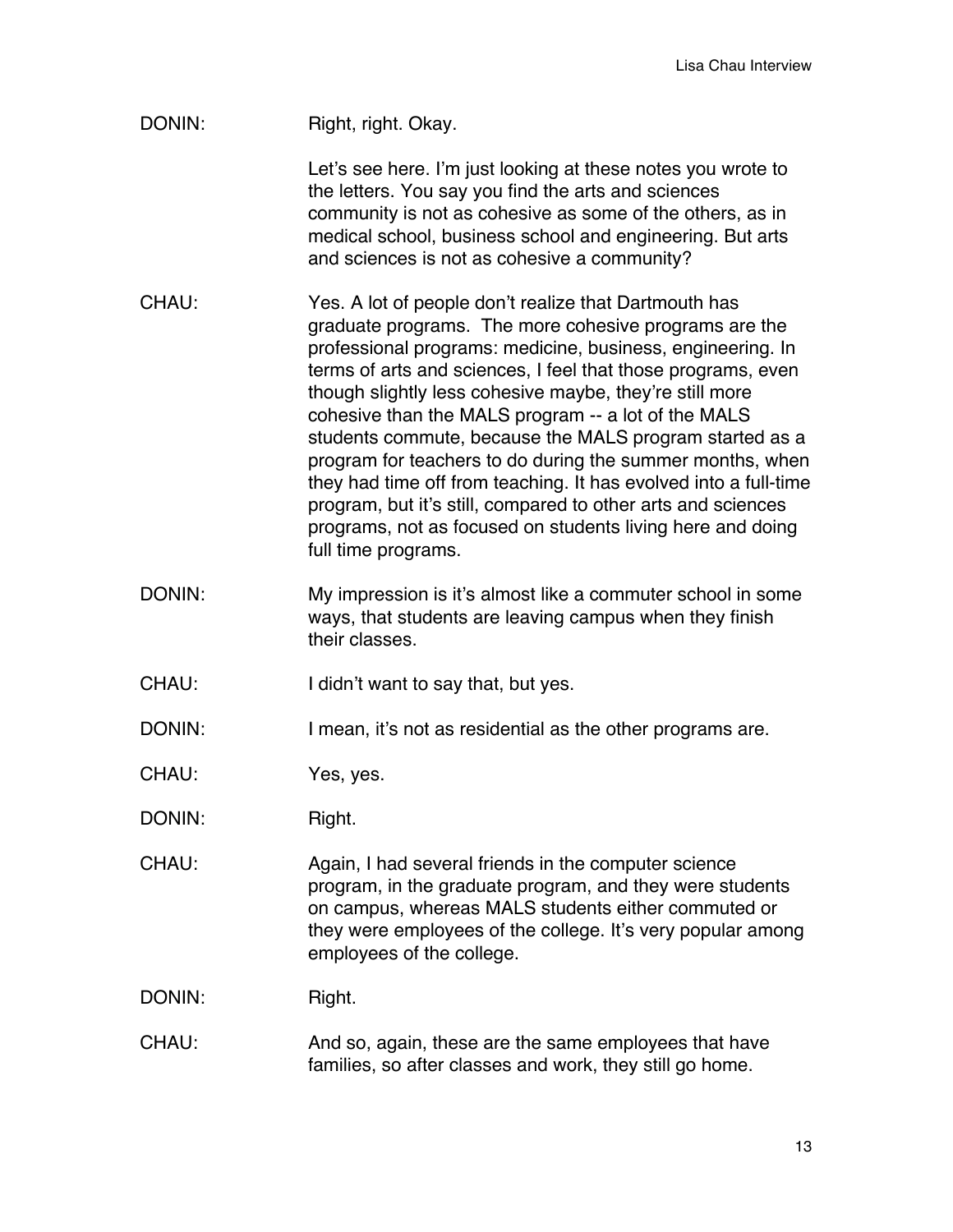## DONIN: They go away. Right, right. Yes, that's true.

But now that you've been here for nine years—

## CHAU: [Chuckles.]

DONIN: — — — — do you feel that you belong, that you're sort of an insider as opposed to an outsider?

- CHAU: As a matter of fact, I feel less and less as an insider, even though I spend more time here cumulatively. The more time I spend here, I feel more of an outsider because it shows me how much I do not fit into the overall demographics. As a student, I felt very much like an insider. Even though I was a grad student, I was still a student, and Dartmouth takes very good care of its students, whereas now I'm an employee, and so some of the activities that I would have engaged in as a student, I do not anymore.
- DONIN: Because you don't have access to them or because you're not the right profile to be there, they're too student oriented?
- CHAU: Both. Sometimes it's because they are student oriented, and they actually stipulate that the events are for undergraduate students, or simply because I don't fit the profile and I don't want to make anyone else feel uncomfortable, and so I decide to remove myself from those situations rather than making other people uncomfortable.
- DONIN: Let's see here.
- CHAU: I do feel that I do have an advantage, though, being an alum. I feel that if I were not an alum, I would feel even more like an outsider.
- DONIN: Yes, because you have sort of a dual personality here.
- CHAU: Yes.
- DONIN: You're an alumna, and you're an employee, which is also sort of value added in terms of your role here, I would think.
- CHAU: I hope so.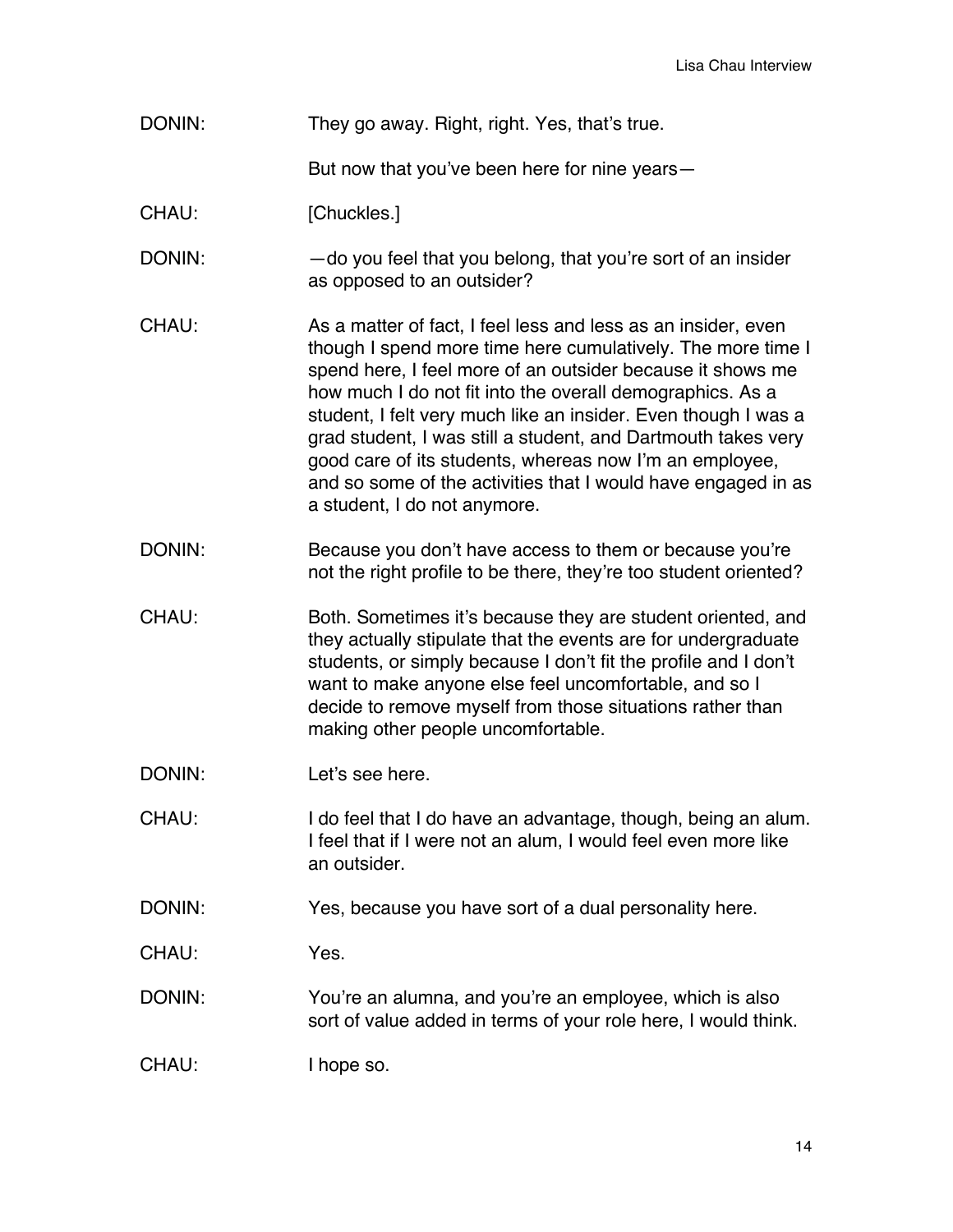DONIN: From both sides.

CHAU: Yes.

DONIN: It's good for students to understand the perspective of an employee, and obviously employees—it's very valuable to have the perspective of an alumna.

> I guess we've talked about the location. Do you have the perception that your nine years here has changed you in ways specific to Dartmouth?

CHAU: Yes. Before coming to Dartmouth, I was very, very much an urbanite. Coming to Dartmouth—this is why I love the student body: They will do things simply for the sake of fun. There's no motive other than fun. The friends I have here would go play Frisbee, have picnics. When I was here as a student, I went stargazing for the first time on the golf course with Brooks H. Smith. It's not something you would do in the city, partly because you can't really see the stars, but also because when you're in the city, there's this mindset of—you just do different activities. And so when I was here, I went stargazing for the first time, and I have gone subsequent to that time. One of my friends who was a student at Thayer, Max Fagin, would bring out this huge telescope—it was basically the size of a small human—and bring it out just so that we could look through it and look at the planets. I saw Saturn, I saw Jupiter, I saw a bunch of moons around the planets. Again, this is not something I would do in the city.

> And I'm most proud of going hiking—and this actually happened after I graduated, so in the two years I was here, somehow I managed not to go hiking. I was ambushed one weekend while I was here—maybe I *was* a student. No, I don't think so. I was living on West Wheelock. My friends came, knocked on my door and told me we were going to Gile Mountain. It was great. It was a short, doable hike. And after that, my friends—they were all in Phi Tau at the time, they were outdoorsy. I think every one of them was outdoorsy, except for me.

We had planned a house trip to go to Nunnemacher Cabin, which has no electricity or running water. And so I decided, *If I*'*m going to do this, I might as well do this now while I*'*m still*